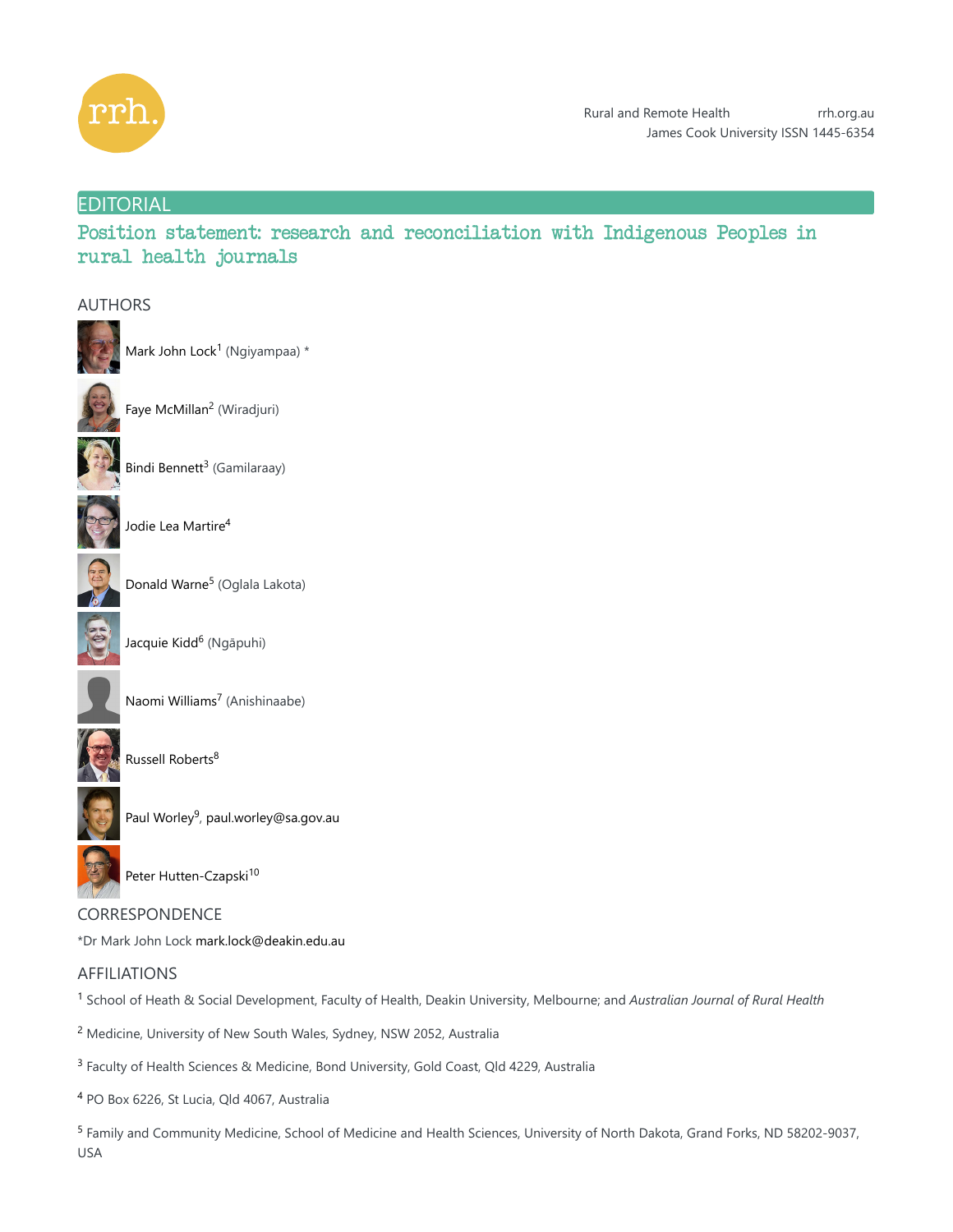<sup>6</sup> Department of Nursing, Auckland University of Technology, East Auckland City, New Zealand

<sup>7</sup> School of Social Work, University of Windsor, Windsor, Ontario N9B 3P4, Canada

<sup>8</sup> Charles Sturt University, Orange, NSW 2800, Australia

<sup>9</sup> Riverland Academy of Clinical Excellence, Riverland Mallee Coorong Local Health Network, PO Box 346, Murray Bridge, SA 5253, Australia; and Prideaux Centre for Research in Health Professions Education, Flinders University, GPO Box 2100, Adelaide, SA 5001, Australia

<sup>10</sup> Canadian Journal of Rural Medicine, Haileybury, ON, Canada

### PUBLISHED

19 January 2022 Volume 22 Issue 1

### **HISTORY**

RECEIVED: 21 October 2021

ACCEPTED: 21 October 2021

### **CITATION**

Lock MJ, McMillan F, Bennett B, Martire JL, Warne D, Kidd J, Williams N, Roberts R, Worley P, Hutten-Czapski P. Position statement: research and reconciliation with Indigenous Peoples in rural health journals. Rural and Remote Health 2022; 22: 7353. https://doi.org /10.22605/RRH7353

This work is licensed under a Creative Commons Attribution 4.0 International Licence

## FULL ARTICLE:

It's time to plant a flag in the White soil of academic journal publishing and declare, 'This discourse includes the cultural voices of Indigenous Peoples'. Indigenous Peoples<sup>\*</sup> are almost invisible as academic authors in rural health journals. Occasionally that indigeneity may be deduced through the institutional or organisational affiliation statements, or in the acknowledgements, or in the text of articles. Too frequently, it is not discernible in any way. In essence, Indigenous cultural identity is suppressed by the conventions of academic publishing. This sees author and subject credibility resting on Western views of provenance, including institutional affiliation, college membership, educational qualifications, and disciplinary background. This research colonialism reflects a power imbalance that must end.

We, as a consortium of three rural health journals (*Rural and Remote Health*, *Canadian Journal of Rural Medicine* and *Australian Journal of Rural Health*), believe that cultural heritage and cultural provenance are *as* important as, if not *more* important than, Western views of provenance, regarding any research involving Indigenous Peoples. We commit to developing a textual flag to signal to readers that the author is Indigenous, as denoted in our author list for this statement. Furthermore, our companion policy paper (to be published in *Rural and Remote Health* simultaneously with the winter edition of the *Canadian Journal of Rural Medicine* and in the *Australian Journal of Rural Health*) lists additional considerations that, if implemented, would mean truly inclusive authorship, ie by, for and with Indigenous Peoples. This signals that we are beginning a journey of truth-telling and reconciliation

with Indigenous Peoples, a journey that does not merely begin with respecting Indigenous cultural identity. It also flags a movement towards an academic treaty where our wonderful kaleidoscope of knowledge radiates through all aspects of academic publishing.

We have come together to declare our intention to publish 'nothing about Indigenous Peoples, without Indigenous Peoples'. How this is specifically articulated in practice will vary by journal and Nation\*, but in essence we will reject submitted articles that concern Indigenous communities but do not acknowledge an Indigenous author or provide evidence of a participatory process of Indigenous community engagement.

While there may be a risk that this will reduce the already small volume of research about Indigenous communities, it will increase the quantity and quality of research done with Indigenous communities, and the relevance of those research contributions. Articles that do not meet our central criteria can be published elsewhere, or, frankly, not at all. We believe this approach is morally, ethically, culturally and scientifically correct, and we will promote and support Indigenous authors and promote rural research units to work respectfully with Indigenous communities. As a consortium we choose to make our publications flagships for Indigenous cultural voices in rural health, and we look forward to increasing the range, variety and volume of the voices of Indigenous Peoples in our field.

\* We acknowledge the importance of the individual language and